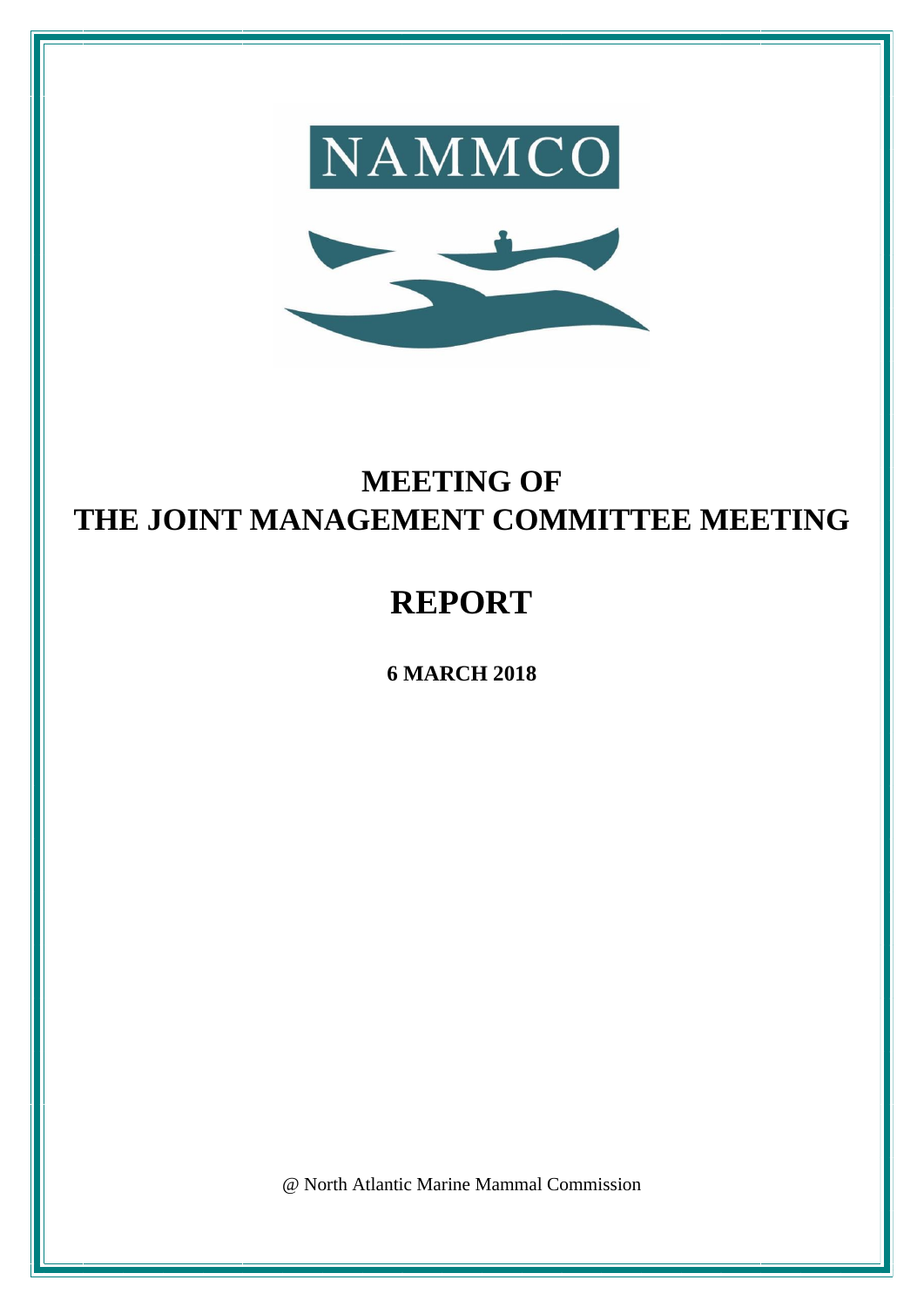Please cite this report as: NAMMCO (2018) Report NAMMCO MCJ 6 March 2018

# **NAMMCO**

*Postbox 6453, Sykehusveien 21-23, N-9294 Tromsø, Norway, +47 77687371, [nammco-sec@nammco.no,](mailto:nammco-sec@nammco.no) [www.nammco.no,](http://www.nammco.no/) [www.facebook.com/nammco.no/](http://www.facebook.com/nammco.no/)*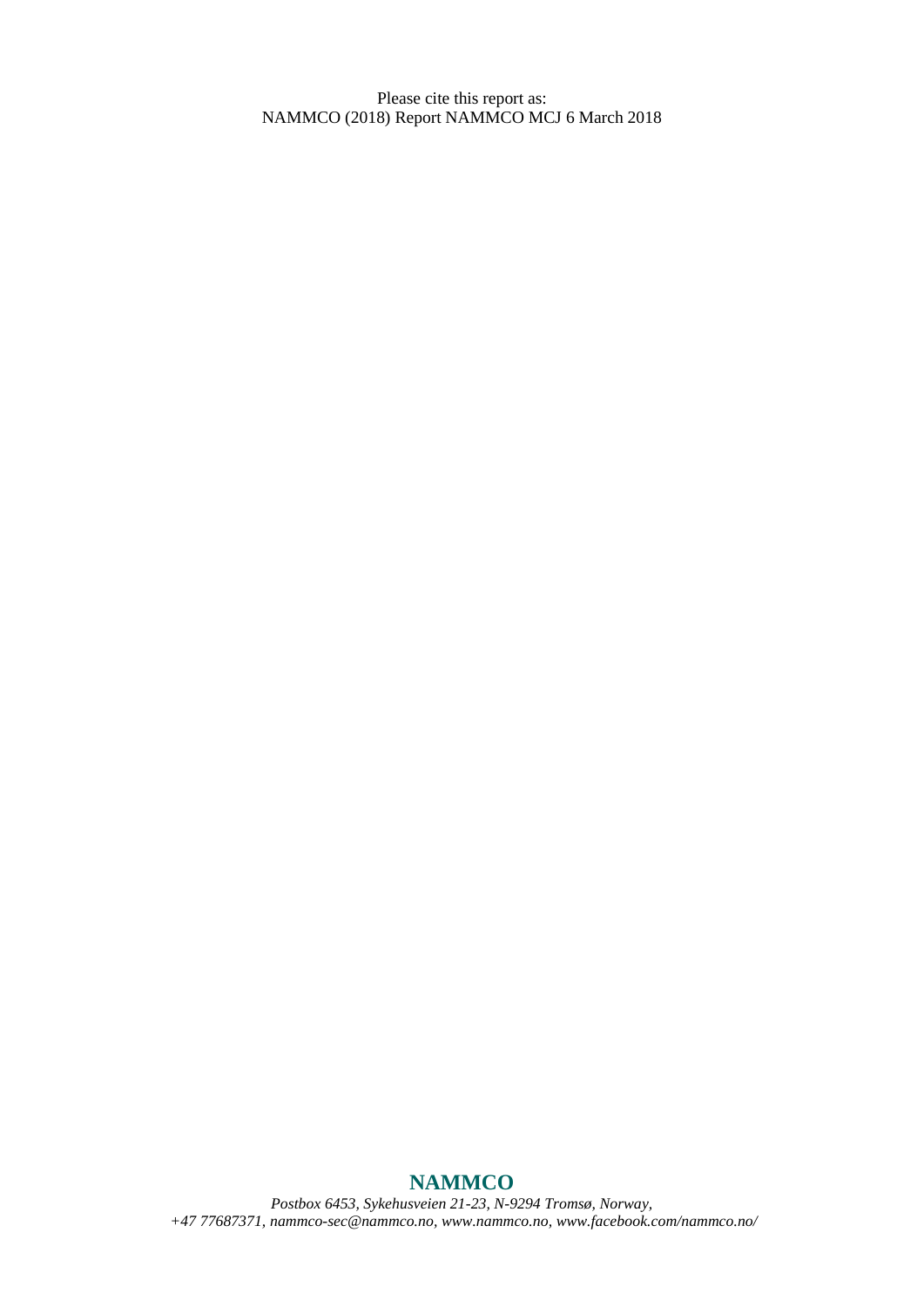# **MEETING OF THE JOINT MANAGEMENT COMMITTEES 6 March 2018, Tromsø, Norway Report**

#### **1. CHAIR'S OPENING REMARKS**

The Chair of the Joint Meeting of the Management Committees (MCJ), Nette Levermann (GL), welcomed the delegates, observers, and invited participants to the meeting. Levermann also introduced herself and gave a brief summary of her involvement at the Ministry of Fisheries and Hunting in Greenland.

#### **2. ADOPTION OF AGENDA**

The agenda was adopted and the list of documents reviewed, both documents are contained in Appendices 1 and 2 respectively.

The Chair drew attention to the following documents:

- NAMMCO/26/MC/05 summarising past proposals for conservation and management and responses to these
- NAMMCO/26/MC/06 summarising past requests to the Scientific Committee and responses
- NAMMCO/26/08 "Report of the 24<sup>th</sup> Scientific Committee

Prewitt informed the MCJ that document NAMMCO/26/MC/05 "Proposals for Conservation and Management" has a new format which replaces the table used in previous years, and the aim of the new format is to make it easier to track the progress of both new and old Proposals for Conservation and Management and Recommendations for Research.

#### **3. ECOSYSTEM APPROACH**

#### **Review of requests by Council for advice from the Scientific Committee**

- **R-1.5.3-2016** (ongoing): *monitor the development of the Mary River Project and assess qualitatively or if possible quantitatively the likely impact and consequences on marine mammals in the area*
- **R-1.5.4-2017** (ongoing): *advise on the best process to investigate the effects of non-hunting related anthropogenic stressors on marine mammal populations, including the cumulative impacts of global warming, by-catch, pollution and disturbance.*
- **R-3.4.9-2005** (ongoing) *- provide advice on the effects of human disturbance, including noise and shipping activities, on the distribution, behaviour and conservation status of belugas, particularly in West Greenland.*

The requests were discussed separately under the updates from the Scientific Committee (SC).

#### **Update from the Scientific Committee**

Tore Haug (NO), the Chair of the SC, updated the MCJ on the SC's discussions regarding Ecosystem issues.

Regarding **R-1.5.4**, the SC noted that this request will not have one answer that will entirely cover this request, and **recommended** that upcoming/future working groups consider request R-1.5.4, for example by adding non-hunting impacts to their agendas.

The SC also recommended that the GINR should be considered when new projects are proposed that may impact marine mammals in Greenland.

# **Comments and Discussion by the MCJ**

The MCJ asked for clarification on the impact of the work of the various WGs if the non-hunting impacts are added to the WGs agendas in order to answer R-1.5.4. Haug informed the MCJ that adding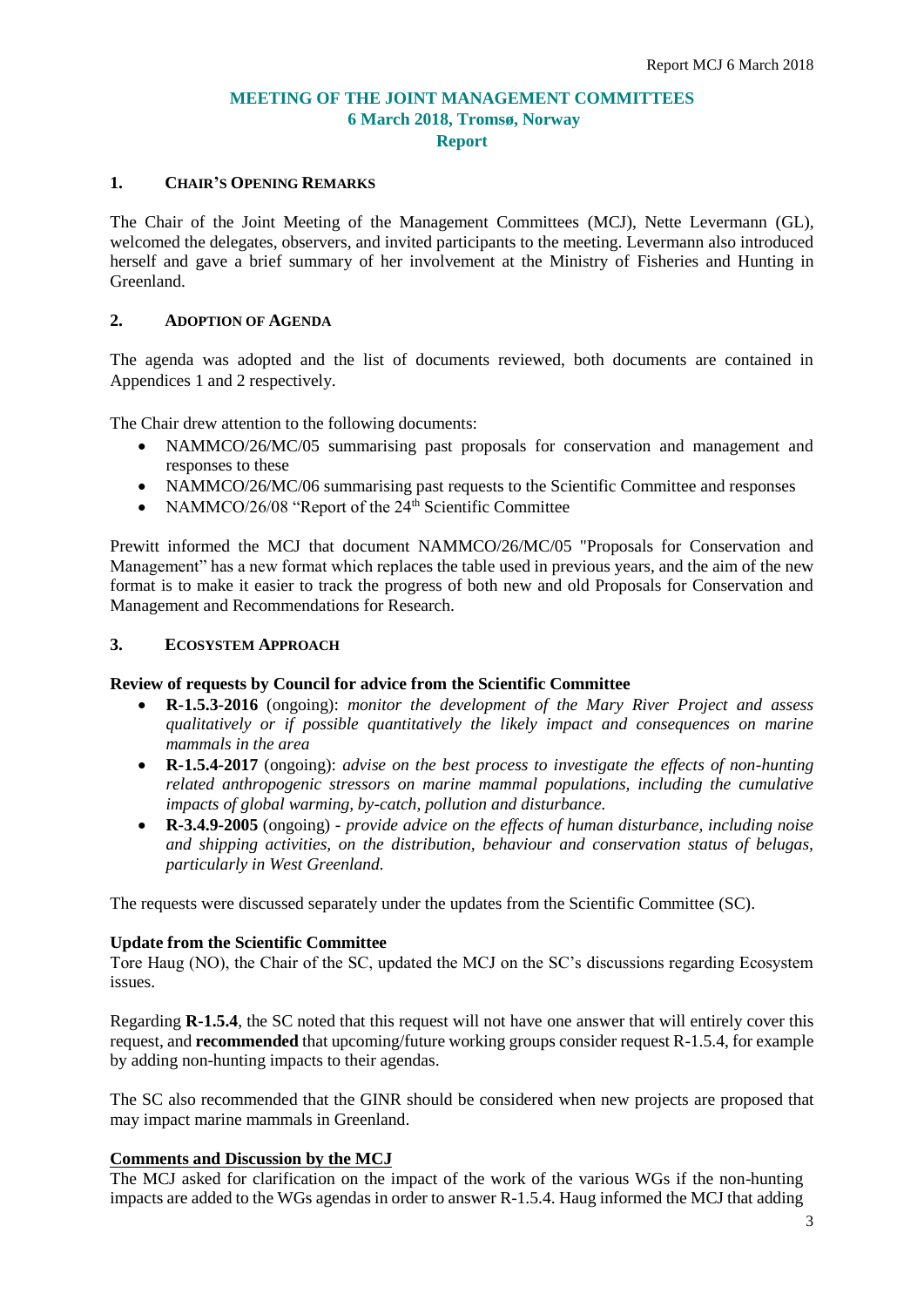this to the WG agendas will either require that some other items are not discussed, or the meetings may need to be prolonged.

The MCJ **endorsed** the recommendation to add non-hunting impacts to the future agendas of the SC WGs.

# **3.1. Disturbance**

#### **Review of requests by Council for advice from the Scientific Committee**

- **R-1.5.3** *The Council requests the SC to monitor the development of the Mary River Project and assess qualitatively or if possible quantitatively the likely impact and consequences on marine mammals in the area.*
- **R-3.4.9** *provide advice on the effects of human disturbance, including noise and shipping activities, on the distribution, behaviour and conservation status of belugas, particularly in West Greenland.*

#### **Update from the Scientific Committee**

Haug informed the MCJ that the NAMMCO-JCNB JWG discussed the Mary River project at their meeting in 2017 and stated, "The JWG expressed concern regarding development of mining activities and associated ship traffic on the Eclipse Sound narwhal stock. No similar example of such a high level of shipping and development has occurred in a high-density narwhal habitat so there is little precedent to inform an assessment of the impacts."

The JWG provided a list of specific concerns for the Mary River Project, and shipping and icebreaking in Baffin Bay overall.

The SC noted that the JWG makes recommendations based on the information that is available on the current plans for the Mary River project at the time of their meetings, however there is often uncertainty around what the plans actually entail, and these plans appear to change often. This makes it difficult to give relevant management advice.

The SC reiterated its previous recommendation that all information on the Mary River project be presented to the JWG. It was suggested that someone from the Fisheries Protection Division in Canada should attend the next NAMMCO-JCNB JWG in 2019.

Additionally, the JWG also noted that increased shipping (in addition to Mary River Project) is of concern – narwhals are very skittish and easily disturbed, and "cumulative effects should be considered when new shipping and icebreaking activities are proposed for narwhal and beluga habitat areas."

#### **Updates from Member Countries and Observers**

Canada acknowledged the interest in NAMMCO to obtain information on how projects such as these are approved in Canada and provided an update on the Mary River project.

The Nunavut Impact Review board (NIRB) is an institution of public government created by the Nunavut Land Claims Agreement to assess the potential impacts of proposed development in the Nunavut Settlement Area prior to approval of the required authorizations. Canada informed the MCJ that this impact assessment process is public and that information related to major resource development projects in Nunavut can be accessed online through NIRB's public registry (available at: www.nirb.ca).

The Mary River project is an iron ore mine located on Baffin Island, near Pond Inlet, Nunavut. Ore from the mine site is shipped through Milne Inlet and then south through Davis Strait. Baffinland, the project proponent, is currently authorised to ship a maximum of 4.2 million tons of ore per year. In 2017, 4.06 million tonnes were shipped by 56 vessels. This is an increase from 2016, where 3.25 million tonnes were shipped, and 2015, when 1.33 million tonnes were shipped.

4 In 2017, Baffinland submitted an application to the NIRB to undertake winter sealift through Pond Inlet, but due to community concerns the application was withdrawn. Baffinland is currently looking into the possibility of building a railway connecting the mine site to a proposed port at Milne Inlet and expanding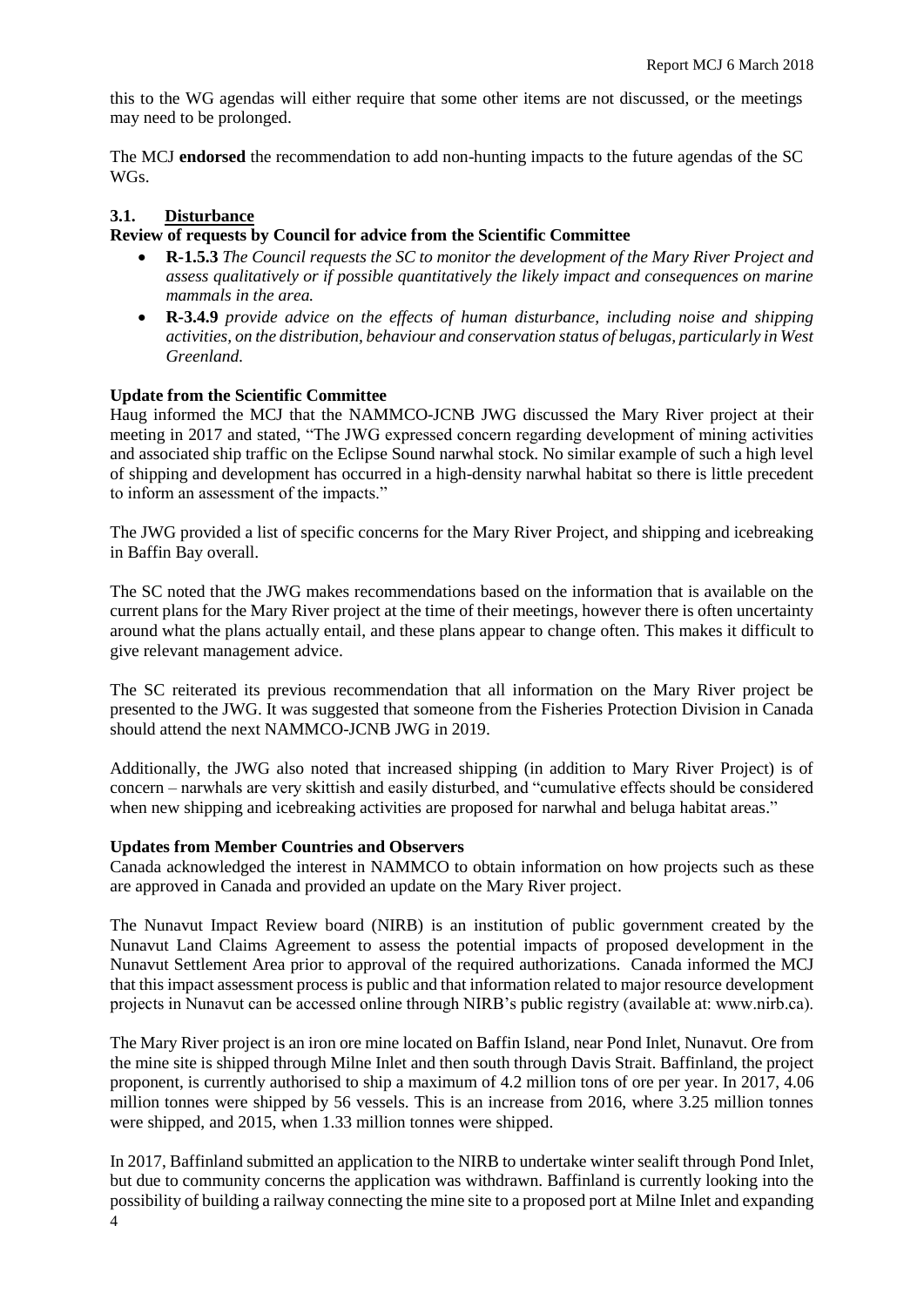production and related shipping to 12 million tonnes of iron ore per year. This proposal is currently undergoing a review by the Nunavut Planning Commission (NPC) to determine if an amendment would be required to the North Baffin Regional Land Use Plan. It is anticipated that the NPC will issue a determination on the proposed amendment in March 2018. If accepted by the NPC, the proposed amendment to the project would be subject to further impact assessment through the NIRB process.

With regards to project monitoring, it was noted that Baffinland suspended its ship-observer program (required as a term and condition of the project certificate) program due to some safety concerns. Discussions continue within the project-specific Marine Environment Working Group on how to address this. The MCJ discussed that the shipping is the activity of main concern regarding the Mary River project. Greenland noted that they have a strong interest in obtaining information on all projects that could impact species in their area, including not only the whales, but also seals.

# **Comments and Discussion by the MCJ**

The MCJ **endorsed** the recommendation of the SC that all information on the Mary River project be presented to the JWG, and for someone from the Fisheries Protection Division in Canada to attend the next NAMMCO-JCNB JWG in 2019. Canada informed the MCJ that they will work with the NAMMCO Secretariat to determine which potential impacts and related indicators are of specific interest for updates concerning the Mary River project. In terms of DFO participation at future JWG meetings, Canada indicated that it would look into this possibility and report back to the Secretariat.

The MCJ **endorsed** the recommendation that cumulative effects should be considered when new shipping and icebreaking activities are proposed for narwhal and beluga habitat areas.

# **3.2. Climate Change**

# **Update from the Scientific Committee**

Haug noted that climate change is discussed in the SC each year, and is also dealt with in many of the working groups, including WGHRAP, NAMMCO-JCNB JWG, etc. He also gave a presentation to the MCJ on the impacts of climate change on future harvests in the North Atlantic. The major findings of this work are:

- Increased northern movement of several commercial fish species seems possible, however not further north than the shelf slope for the demersal species such as cod and haddock. This would also indicate a high probability of increased fishing activity in these northern areas
- As boreal species such as capelin, herring and blue whiting migrate northwards for feeding, the question of relocating spawning grounds and egg, larval and juvenile distribution becomes vital for predicting the future
- Expanding spawning grounds to the shelf areas of Svalbard and Franz Jozef Land not impossible – e.g. for Greenland halibut and redfish
- With the assumed reductions in ice cover, pagophilic seal species will experience marked breeding-habitat loss in traditional breeding areas and will certainly undergo distributional changes, presumably also abundance reductions, with subsequent consequences for traditional harvest
- Temperate marine mammal species, including the exploited minke whale, are showing northward expansions of their ranges, which are likely to cause competitive pressure on some endemic Arctic species, as well as putting them at risk of predation and diseases
- Large commercial harvests in future accessible areas of the Arctic Ocean are not likely, at least not in the next 10–20 years
- A northward expansion of existing fishing and hunting activities in adjacent areas is possible and may result in future harvesting in the Arctic Ocean
- Development of fisheries for hitherto unexploited species cannot be ruled out

#### **Comments and Discussion by the MCJ**

Japan commented on the information on the northward movement of boreal cetacean species and asked whether Pacific minke whales or humpback whales have been observed in the Atlantic Arctic. Haug informed the MCJ that the Americans are observing more boreal whales in the Bering Sea north of the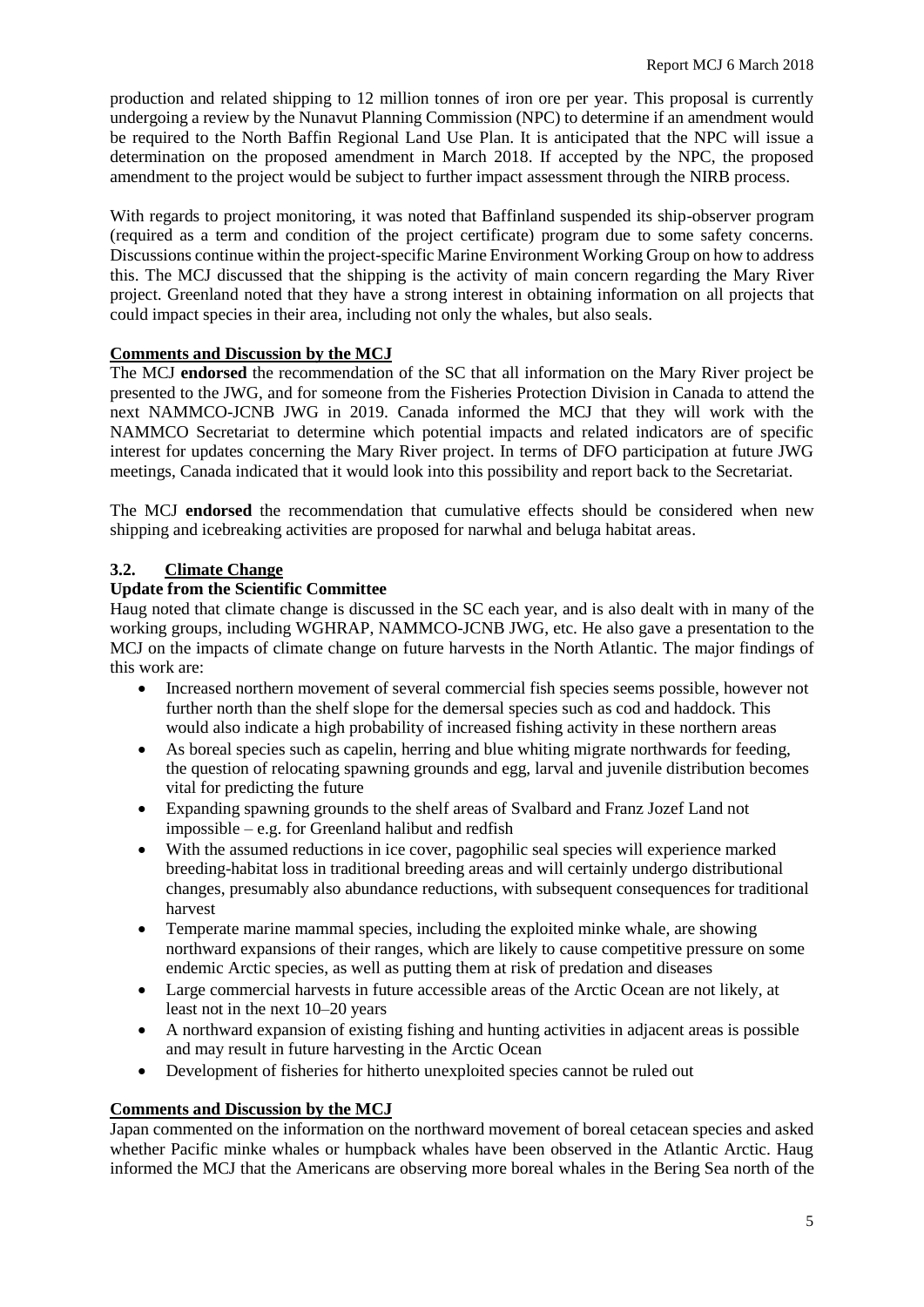Bering Strait, however this is a shelf area, while the area north of Svalbard is off the shelf and may prevent these species from moving even further north of Svalbard.

# **3.3. Marine Mammal – Fisheries Interactions**

**Review of requests by Council for advice from the Scientific Committee**

- **R-1.1.5-1997** (standing): *review and update available knowledge on interactions between marine mammals and commercially exploited marine resources*
- **R-1.1.8-2008** (ongoing): *investigate dynamic changes in spatial distribution of cetaceans due to ecosystem changes and functional responses*
- **R-1.2.1-1992** (ongoing): *"multispecies models for management purposes…suggest required data and knowledge to make such models"*
- **R-1.2.2-1995** (standing): *monitor stock levels and trends in stocks of all marine mammals in the North Atlantic.*
- **R-1.4.7-2015** (ongoing): *in the "Economic aspects of marine mammal-fisheries interactions" section: Review results of MareFrame ecosystem modelling project*

The MCJ noted that R-1.1.5, 1.1.8, and 1.2.2 are many years old, and appear to be issues that have become part of the working procedures of the SC. The MCJ discussed whether these requests should be removed from the request list, and possibly added to the overall Terms of Reference for the SC. It was decided to leave these requests as "standing" on the request list.

The MCJ further noted that R-1.2.1 and R-1.4.7 will be answered, in part, by the SC in the near future when the SC reviews the results of the MareFrame project (discussed below), however it was noted that the "Economic aspects of marine mammal-fisheries interactions" may not be within the competence of the SC. The MCJ suggested that the SC should comment on whether considering the "economic aspects" should remain in their purview.

# **Update from the Scientific Committee**

With regards to R-1.2.1 and R-1.4.7, the MareFrame project was scheduled to be completed in late 2017. The SC noted that the results of the MareFrame project will likely be useful to NAMMCO as models that will serve as building blocks for further development of multi-species modelling in the NAMMCO area.

The SC **recommended** that a small group be organised to review the report of the MareFrame project and prepare a document for the next SC meeting.

#### **Comments and Discussion by the MCJ**

The MCJ **endorsed** the recommendation of the SC for a small group to review results of MareFrame and present a review to the next SC meeting.

#### **3.3.1. By-catch**

Levermann noted that there are no requests from Council, but there are many recommendations to member countries from the SC's By-Catch WG, which held meetings in 2016 and 2017.

#### **Update from the Scientific Committee**

Haug reported on the work of the SC's BYCWG country by country.

Norway

Several important issues were identified with the approaches to by-catch estimation that was presented at the BYCWG, both with the data acquisition through the coastal reference fleet and the analyses. These issues prevented the BYCWG from endorsing the proposed by-catch estimates.

The group recommended methodological improvements to be implemented both in the data collection and the analysis before the by-catch estimates could be endorsed.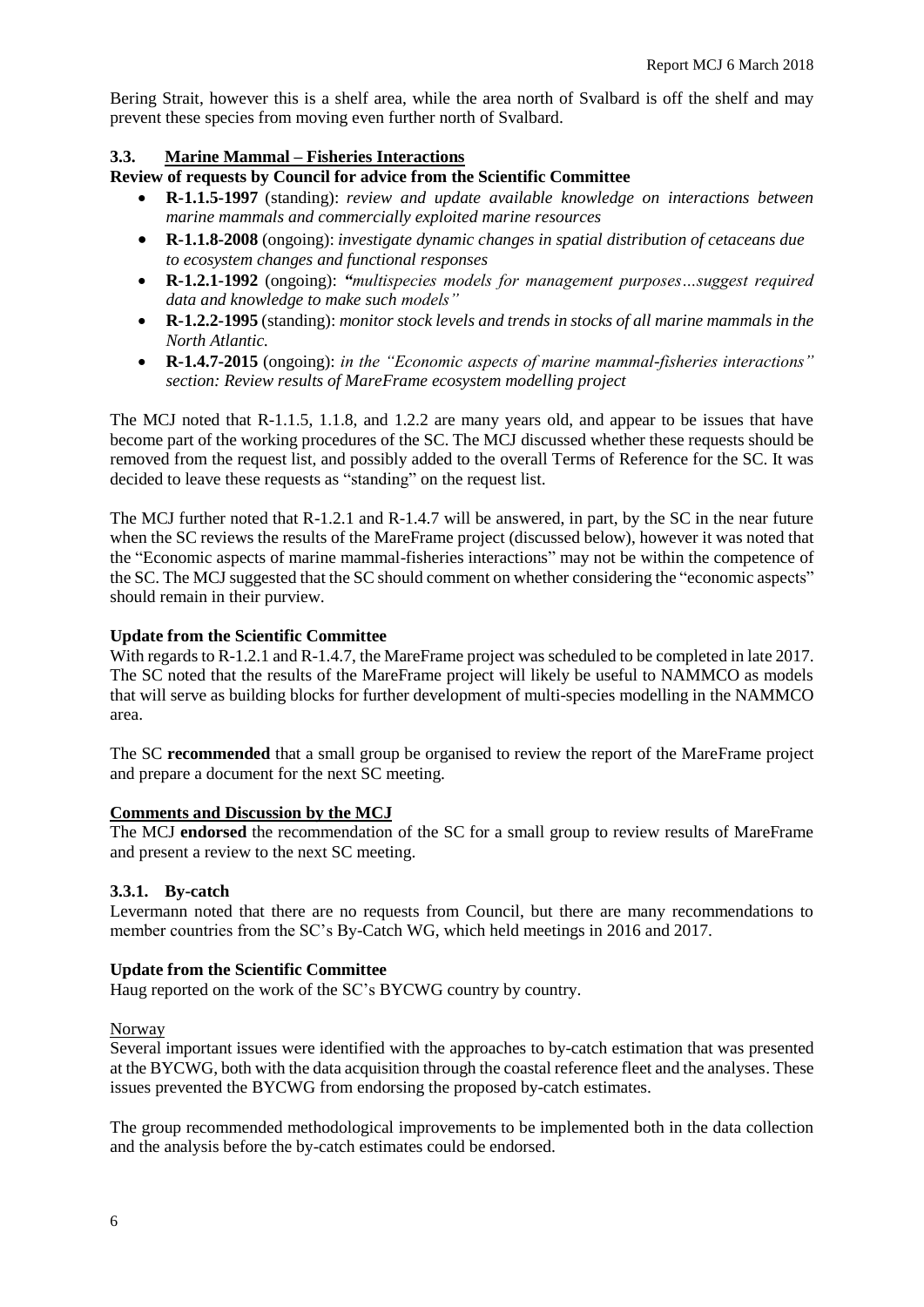In addition, the BYCWG noted that if the same vessels are used in the coastal reference fleet (CRF) year after year, they will be correlation in the data samples which will lead to errors in the by-catch estimate and the WG recommended to modify the design of the selection process.

Norway has plans to update the by-catch estimates in 2018.

#### *Comments from Norway*

Norway commended the SC and the BYCWG on dealing with the issues.

#### Iceland

There were several issues with the analysis of the by-catch estimates presented to the BYCWG which prevented the group from accepting the estimates. The group provided several recommendations for revising the analysis of by-catch estimates as well as improving the data collection.

Iceland has submitted an updated working paper addressing most of the technical comments of the BYCWG, and these will be discussed via videoconference in March 2018.

#### *Comments from Iceland*

Iceland thanked Haug and the BYCWG for their work and welcomed the input. They informed the MCJ that they are working on making a new scheme for observation of gillnet fishing. Regarding the Greenland halibut gillnet fishery, Iceland informed the MCJ that these nets are set deep and therefore it seems unrealistic that there would be by-catch, but Iceland will consult with the MRI on this issue.

Iceland further updated the MCJ that they have now increased the observer coverage of the gillnet fleet, introduced more random sampling.

#### Faroe Islands

The SC recommended that a responsible precautionary approach be taken and that a proper assessment of the by-catch risk in the various fisheries be undertaken, beginning with those fisheries of higher concern such as the Very High Vertical Opening (VHVO) and pelagic pair trawling. The WG also provided recommendations for by-catch monitoring and observation.

#### *Comments from the Faroe Islands*

Faroe Islands informed the MCJ that they do not have gillnet fisheries in shallow waters and therefore by-catch is not an issue with respect to this gear type. The Faroe Islands have observed increases in pelagic fish stocks around the Faroe Islands, and the fisheries on these stocks has increased. These fisheries areas overlap with marine mammal species, and therefore there is a potential for by-catch. Bycatch of marine mammal is obligatory to be reported in the electronic catch logbook.

The Faroe Islands commented that the BYCWG was focusing on the pelagic fisheries for the Faroe Islands, and not for the other countries. The Secretariat recalled the general Terms of Reference for the By-Catch Working Group, which were to

- 1. Identify all fisheries with potential by-catch of marine mammals
- 2. Review and evaluate current by-catch estimates for marine mammals in NAMMCO countries.
- 3. If necessary, provide advice on improved data collection and estimation methods to obtain best estimates of total by-catch over time.

Therefore as stated in task 1, the WG looks at the overlap between marine mammal distribution and fisheries to evaluate the potential risk of by-catch in all fisheries in all countries, based on known bycatch risks in similar fisheries (e.g. information from the ICES Working Group on By-Catch). Gillnet fisheries represent for example a high by-catch risk to, particularly, smaller cetaceans and coastal seals.

Estimate of by-catch were provided by Norway and Iceland and were therefore reviewed by the working group, as the first step. In the absence of by-catch estimates for the Faroe Islands and Greenland, the Working Group started to assess the by-catch risk associated to the different fisheries, based on the fisheries information provided to the group. In the Faroe Islands, as noted above, the gillnet fisheries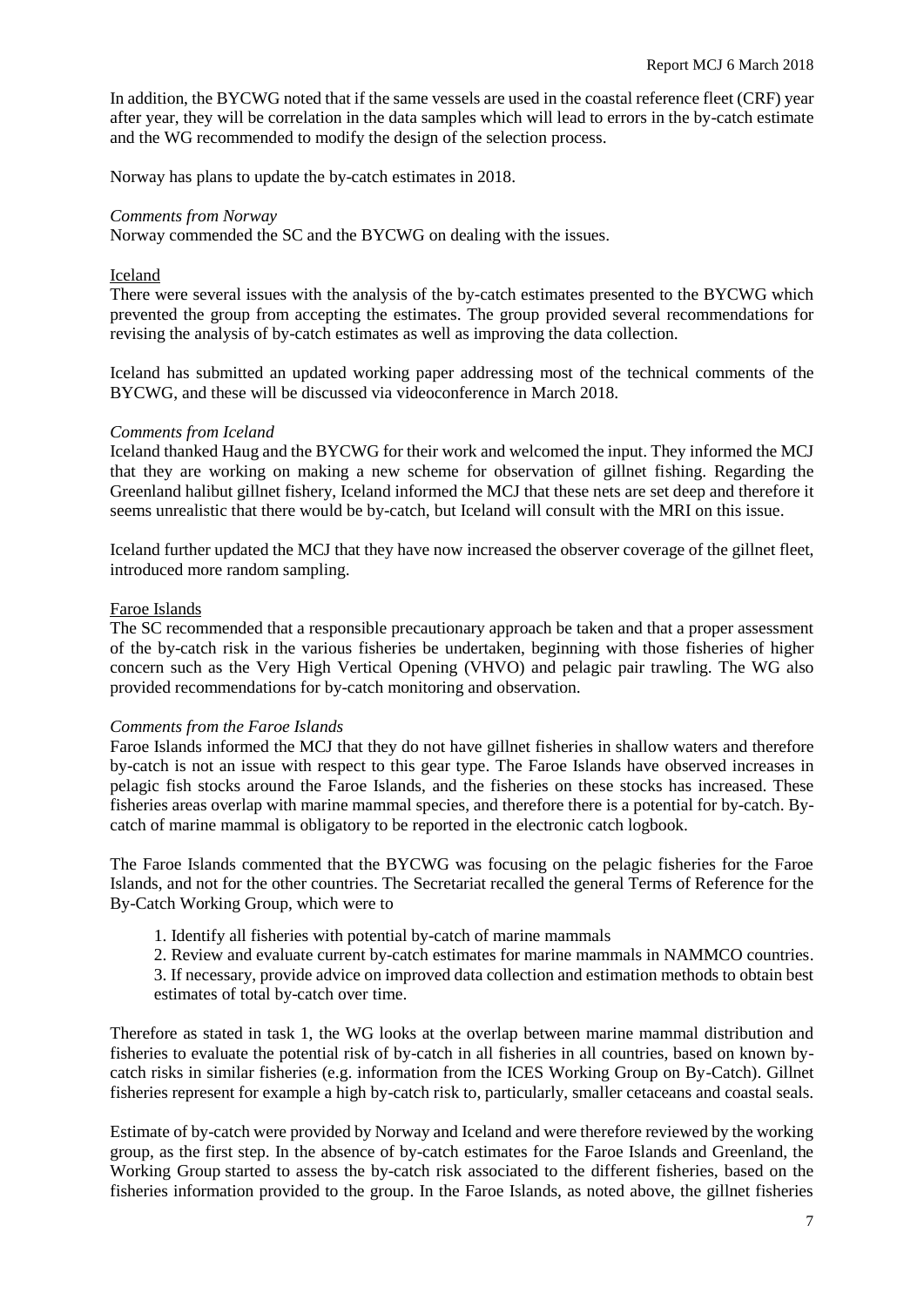take place in deeper water and do not seem to represent a risk to marine mammals. The risk associated to pelagic fisheries, with anecdotal reporting of by-catch in the Faroese and high risk to some cetacean species known from other places, needs to be evaluated. Therefore the Working Group recommended the Faroes to provide specific information necessary to provide a reliable risk assessment.

# Greenland

The WG reviewed the information provided on the present sources of by-catch reporting and discussed their relative reliability. It provided several recommendations for improvement and identified areas where already existing information should be analysed.

#### *Comments from Greenland*

Greenland informed the MCJ that many of these recommendations have already been taken into consideration in the processes within Greenland, and previous reports from 2013 are being made available for review. Greenland also commented that gathering this information requires communication with multiple departments and will take some time to review.

# **Comments and Discussion by the MCJ**

The MCJ endorsed all of the recommendations from the BYCWG which can be found in Appendix X.

# **3.3.2. Fish farms**

# **Update from the Scientific Committee**

The SC's BYCWG discussed removals of seals from around fish farms and recommended that both Norway and Iceland obtain reliable and complete reporting of all removals.

# **Updates from member countries**

The Faroe Islands informed the MCJ that the numbers of grey seals that are shot at fish farms in the Faroe Islands are being monitored. These numbers have not been validated yet, but the preliminary numbers indicate a downward trend.

# **Comments from the MCJ**

The MCJ **endorsed** the recommendation that Norway and Iceland obtain reliable and complete reporting of all removals.

# **3.3.3 Consumption of resources by marine mammals**

#### **Update from the Scientific Committee**

Haug presented a summary of the project "Exploring marine mammal consumption relative to fisheries removal in the Nordic and the Barents Seas." The project reviews and summarises the currently available information on diet, abundances, and residence times of marine mammals in the Nordic and the Barents Seas, and follow recently recommended approaches to estimate plausible ranges of total consumption, and also compares marine mammal consumption to removal by fisheries (retrieved from ICES databases). Preliminary results suggest that marine mammal consume around 15 million tons  $\pm$  50% of prey per year, predominantly targeting low and mid trophic level species (zooplankton and small pelagic fish). Fisheries remove around 4.3 million tons per year, targeting mid and top trophic levels (small pelagic fish and larger demersal and pelagic fish).

The SC welcomed this joint initiative and noted that there is a lot of NAMMCO participation in this project. Important areas for NAMMCO are covered by this project, and the SC looks forward to seeing the published results.

#### **Comments from the MCJ**

The MCJ thanked Haug for this is interesting presentation which provided valuable information for the discussions on ecosystem approach to management. This project highlights the importance of marine mammals as a large component in the ecosystem and the role of these species in the ecosystem, and the importance to the hunts in the North Atlantic. The MCJ looks forward to the publication.

It was further noted that questions on this issue was raised many years ago, and it is now good to have numbers on which to base the discussions with the Fisheries Division. Greenland also noted that it could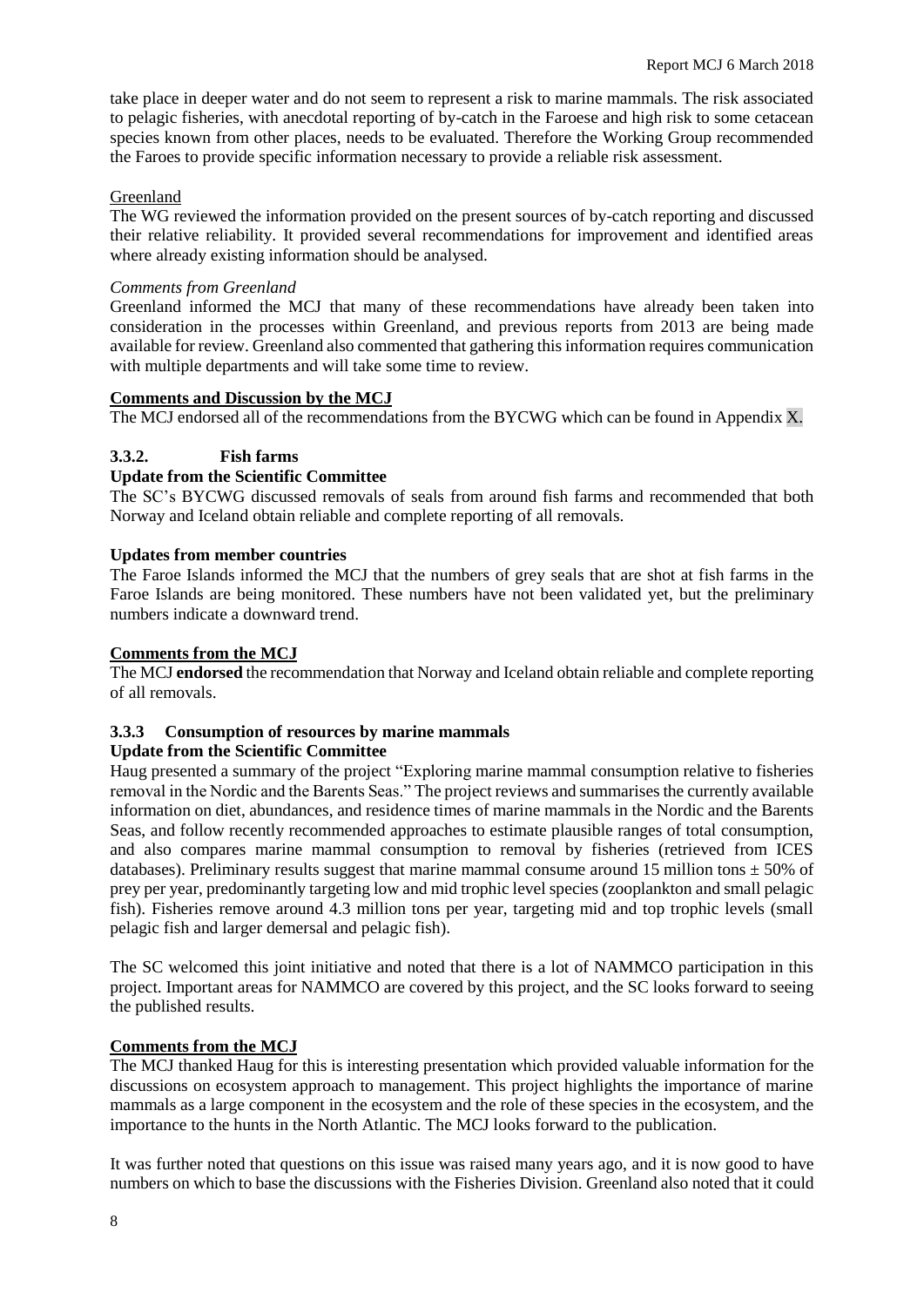be interesting to look into these results with respect to specific areas, and whether there are areas where they could have more questions and request more elaboration on the results.

Haug also noted that the MareFrame project which was discussed under Item 3.3 incorporated information that this project provided. However, the MareFrame project included only the Icelandic area, and there is interest in doing similar work in the Barents Sea. Such an exercise could also build upon other types of modelling work.

# **4. PROCEDURES FOR DECISION MAKING ON CONSERVATION AND MANAGEMENT MEASURES**

# **4.1. Struck and Lost (R-1.6.4)**

• **R-1.6.4***-***2016** (ongoing): *the SC and the Hunting Committee… provide advice on the best methods for collection of the desired statistics on losses.*

Prewitt reported that the SC agreed to direct the WGs to indicate when more reliable struck and lost (S&L) were a priority for improving the assessment and would make the most significant difference in terms of quota allocation, so the collection of S&L data could be prioritised for these hunts. The WG could then give recommendations on how to better obtain S&L data for the targeted hunts.

An update from the Committee on Hunting Methods will be given to Council.

# **Comments from the MCJ**

There were no comments from the MCJ.

# **4.2. Catch Validation**

Prewitt noted that a previous recommendation for Greenland to investigate the differences between the two reporting schemes (Pinarneq and Skærmeldingschema) was discussed at SC/23, where Greenland provided an explanation.

Levermann noted that the SC also previously recommended that catches be validated on a yearly basis.

# **Updates from member countries**

Greenland updated the MCJ that a quality review of the catch data that is provided by the hunters is performed yearly.

# **5. USER KNOWLEDGE IN MANAGEMENT DECISION-MAKING**

There was no discussion on this item.

# **6. ANY OTHER BUSINESS**

No other business was raised, and Levermann thanked Haug for his presentations, the member countries for their input, and closed the meeting.

The report was adopted on 8 March 2018.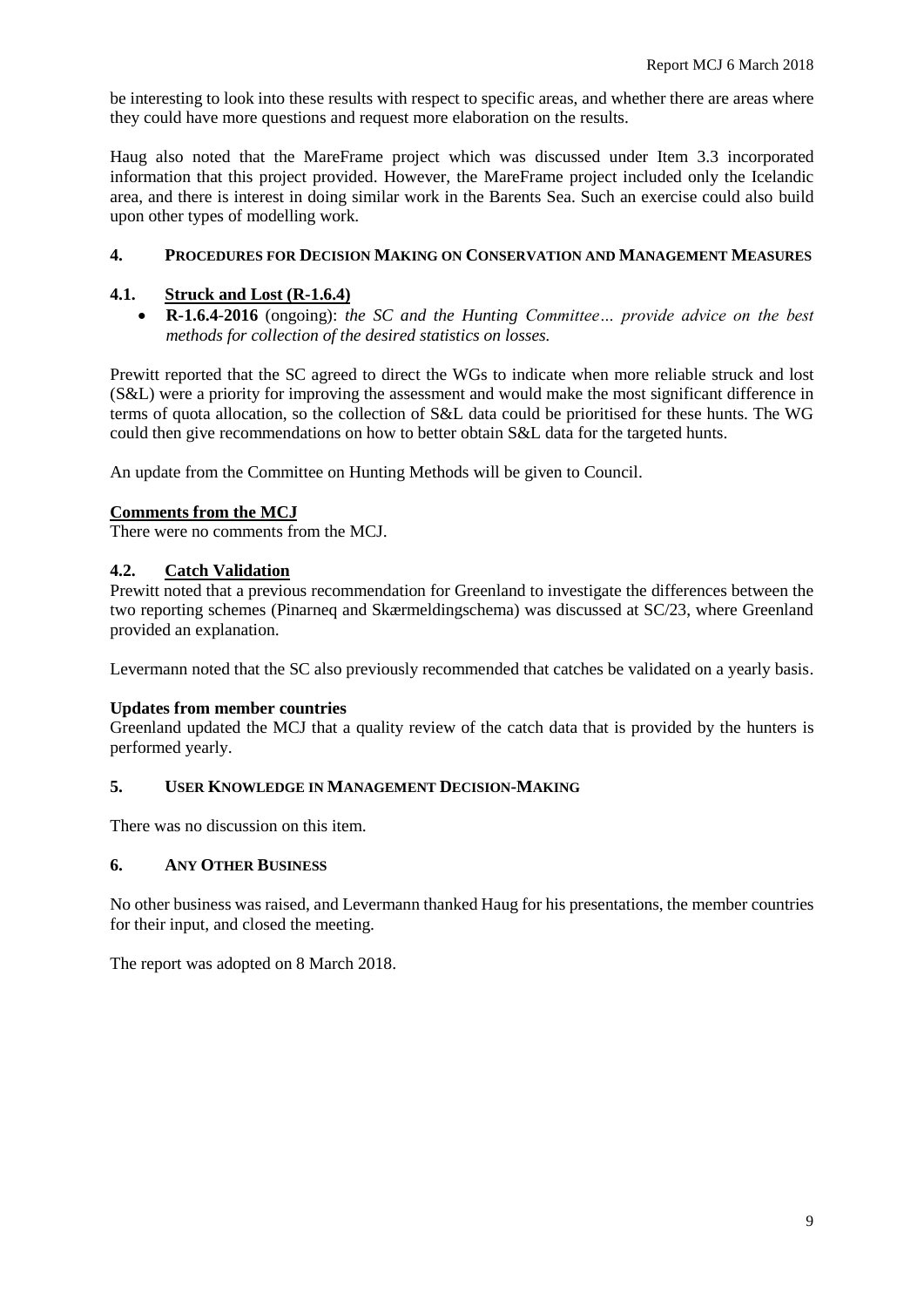# **Appendix 1 - Agenda**

| <b>AGENDA ITEMS</b> |                                             | <b>DOCUMENT REFERENCE</b>                     |
|---------------------|---------------------------------------------|-----------------------------------------------|
|                     | 1. CHAIRMAN'S OPENING REMARKS               |                                               |
| 2.                  | <b>ADOPTION OF AGENDA</b>                   |                                               |
| 3.                  | <b>ECOSYSTEM APPROACH</b>                   | NAMMCO/26/08, Item 7, new request R-<br>1.5.4 |
|                     | 3.1. Disturbance                            |                                               |
|                     |                                             | NAMMCO/26/08, Item 7.3.1                      |
|                     | 3.2. Climate change                         |                                               |
|                     |                                             | NAMMCO/26/08, Item 7.3.2                      |
|                     | 3.3. Marine mammal – fisheries interactions |                                               |
|                     | $3.3.1.$ By-catch<br>3.3.2. Fish farms      | NAMMCO/26/08, Item 7.1.3                      |
|                     | 3.3.3. Consumption of resources by          |                                               |
|                     | marine mammals                              |                                               |
|                     |                                             |                                               |
| 4.                  | PROCEDURES FOR DECISION MAKING ON           |                                               |
|                     | <b>CONSERVATION AND MANAGEMENT</b>          |                                               |
|                     | <b>MEASURES</b>                             |                                               |
|                     | 4.1. Struck and lost                        | NAMMCO/26/08, Item 5.3, and new request       |
|                     | 4.2. Catch validation                       | $R-1.6.5$                                     |
|                     |                                             |                                               |
| 5.                  | <b>USER KNOWLEDGE IN MANAGEMENT</b>         |                                               |
|                     | <b>DECISION-MAKING</b>                      |                                               |
|                     |                                             |                                               |
| 6.                  | <b>ANY OTHER BUSINESS</b>                   |                                               |
|                     |                                             |                                               |